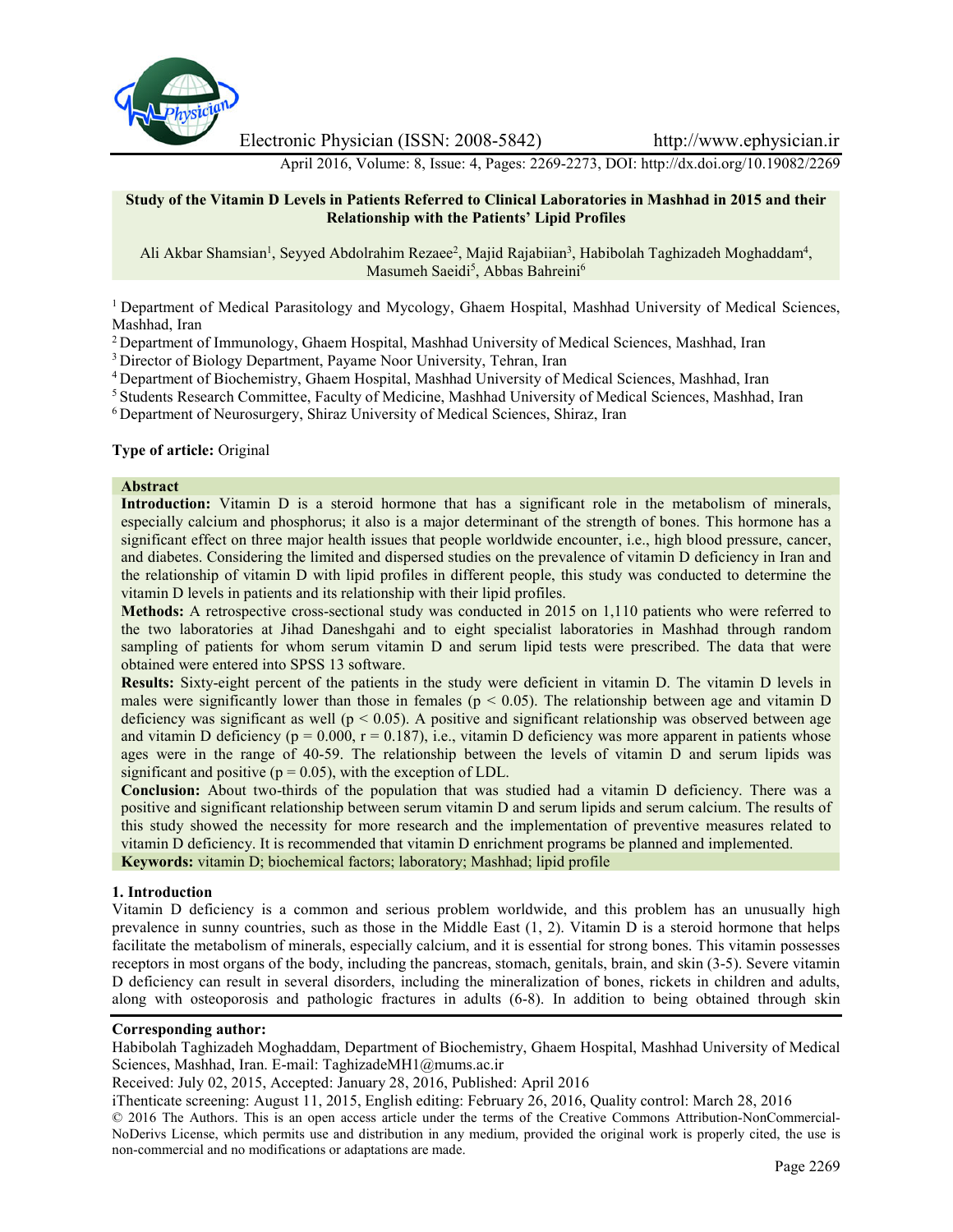synthesis, vitamin D can be absorbed through sunlight, which has the major role in supplying the required vitamin D. Thus, if this mechanism provides sufficient vitamin D, the need to acquire it through one's diet would be alleviated. Different factors affect the skin's synthesis of vitamin D due to exposure to sunlight, such as the distance from the Earth to the sun in different seasons, air pollution, the climate in the area, exposure to sunlight, and the type of clothing (9-11). The results of various studies have shown that about one billion people worldwide have severe or medium vitamin D deficiency (7, 12-14). With a half-life of two to three weeks, total serum 25(OH) vitamin D levels are considered to be the best index to determine people's vitamin D deficiency. Thus, measuring the levels of 25-(OH) vitamin D could assist in diagnosing vitamin D deficiencies (15-17). In a study conducted in Yazd, severe vitamin D deficiency was reported in 53.7% of the participants, with 23.2% and 14.6% having medium and mild deficiencies, respectively (18). In another study conducted in Tehran in 2004, the prevalence of severe, medium, and mild vitamin D deficiency was reported as 9.5, 57.6 and 14.2% respectively (19). Another study of vitamin D deficiency was conducted in the urban populations of Tehran, Tabriz, Bushehr, Shiraz, and Mashhad among three age groups, i.e., people younger than 50, people in the age range of 50 to 60, and people older than 60. The results of the study indicated that, in the three age groups, medium to severe vitamin D deficiencies existed in 47.2, 45.7, and 44.2% of the males, respectively, and in 54.2, 41.2, and 37.5% of the females, respectively. According to the results of this study, the highest prevalence of medium to severe vitamin D deficiency was in males in Tehran, and the lowest prevalence was in females and males in Mashhad and Bushehr (20). Previous studies in Iran have shown significant vitamin D deficiencies in different groups. However, with regard to the high prevalence of vitamin D deficiency in Iran, it is essential to recognize the factors that affect this deficiency and to identify suitable strategies to overcome this problem. To that end, this study was conducted to investigate vitamin D levels and their relationship with the lipid profiles of patients who were referred to clinical laboratories in different districts of Mashhad. The results of this study could provide useful information for planning and conducting additional studies vitamin D deficiency in Iran.

# **2. Material and Methods**

### *2.1. Research design and setting*

This retrospective cross-sectional study was conducted in 2015, and it included 1,110 patients who were referred to 10 laboratories in Mashhad for diagnoses, i.e., two laboratories in Jihad Daneshgahi and eight others in different districts. Laboratories were chosen that were dispersed throughout the city, such that a laboratory was selected in each of the 10 districts of Mashhad. The sample size consisted of all patients who were referred to laboratories for vitamin D and other tests for blood biochemical factors.

### *2.2. Data collection and analysis*

By obtaining an introduction letter from Payame Noor University of Mashhad (PUNM), the authors were referred to the laboratories to implement the plan. To collect the data, the required coordination was arranged by the Treatment Deputy of Mashhad University of Medical Sciences and the Head of Jihad Daneshgahi. Then, the lab officials were asked to present details of the patients (except their names) and the results of their tests. Specialists in laboratory sciences interpreted the results of the laboratory tests, and the authors assessed and analyzed the results of their interpretations. In this study, serum vitamin D levels of the patients were classified in four categories, i.e., vitamin D deficiency, insufficient amount of vitamin D, sufficient amount of vitamin D, and toxic amount of vitamin D (19 and 21), as defined below:

- 1) Vitamin D level < 20 ng/ml: vitamin D deficiency
- 2) Vitamin D level = 20-30 ng/ml: insufficient amount of vitamin D
- 3) Vitamin D level =  $30-100$  ng/ml: sufficient amount of vitamin D
- 4) Vitamin D level > 100 ng/ml: toxic amount of vitamin D

The raw data were entered into SPSS 13 software (SPSS Inc. Chicago, Illinois, USA), and they were analyzed using the Spearman rank correlation, ANOVA, and t-test.  $P < 0.05$  was considered as significant.

### *2.3. Research ethics*

The Research Ethics Committee of Mashhad University of Medical Sciences approved this study. The Deputy of Education of the University issued an introduction letter that allowed the researchers to enter the study area. In this study, it was not necessary to mention patients' names, and their details were extracted and used generally.

### **3. Results**

We investigated the test results of 1,110 patients who were referred to diagnosis laboratories in Mashhad in 2015. The patients were 848 females (76.4%) and 262 males (23.6%). The patients in the study were divided into four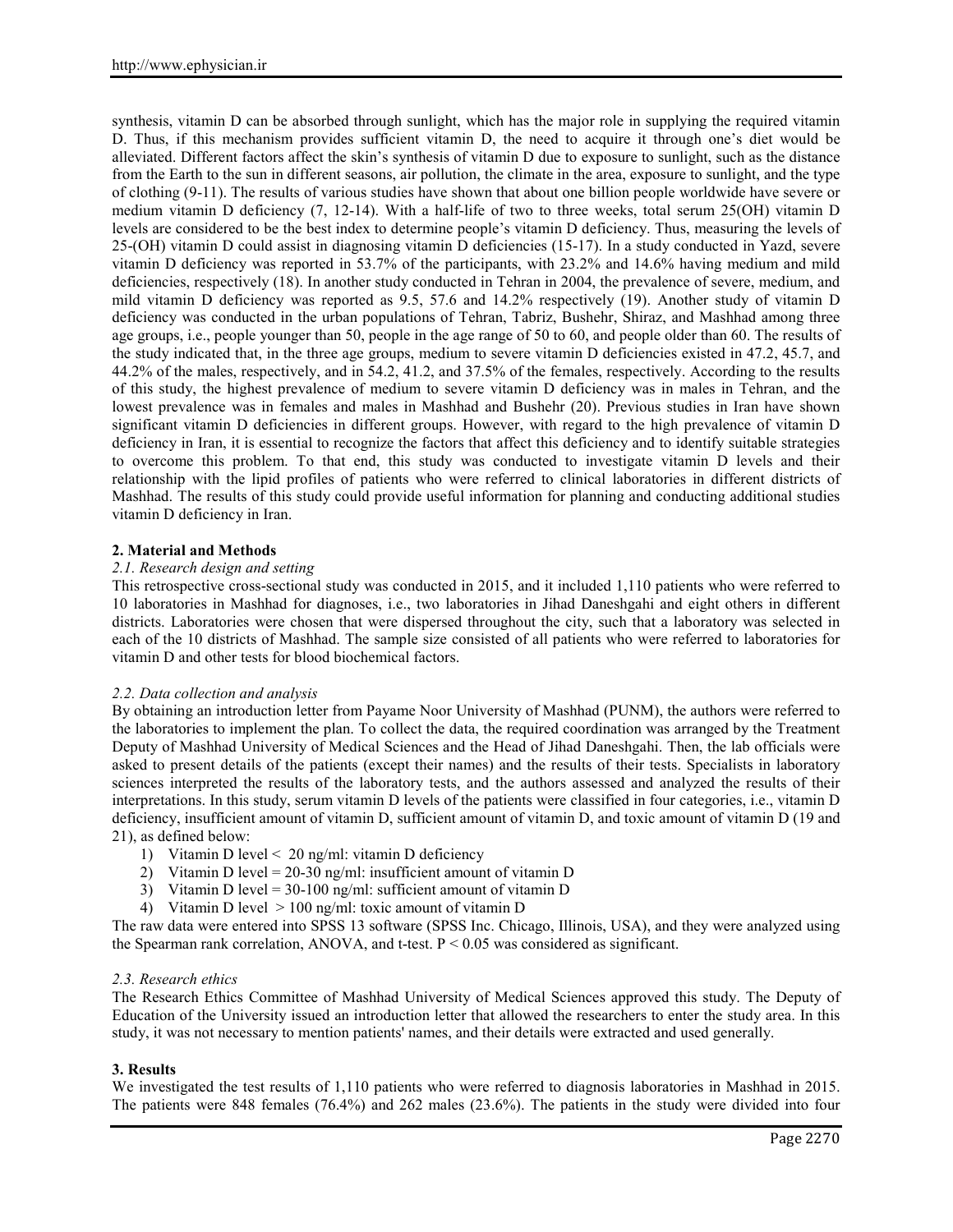categories based on their ages, i.e., 1) younger than 20 (5.9%); 2) between 20 and 39 (28.8%); 3) between 40 and 59 (45.5%); and 60 and over (19.7%). The results showed that 68.8% were vitamin D deficient, 14.6% had unsuitable levels of vitamin D, 0.5% had toxic levels of vitamin D, and only 16.7% had suitable vitamin D levels. For the 1,110 patients in the study, Table 1 shows their mean serum levels of vitamin D, cholesterol, triglycerides, calcium, Highdensity lipoproteins (HDL), and Low-density lipoprotein (LDL) by gender. The data in Table 1 indicate that serum cholesterol and vitamin D levels were higher than normal in females. For males, the serum triglyceride level exceeded the recommended limit. LDL ('bad cholesterol') levels in females exceeded the recommended limit as well. The t-test showed a significant relationship between gender and HDL, LDL, Total cholesterol (TC), Triglyceride (TG) and vitamin D in the patients ( $p < 0.05$ ). No significant relationship was observed between calcium level and gender ( $p > 0.05$ ) (Table 1). The relationships between vitamin D and lipid profile by gender are shown in Table 2. The results showed that, in females, there was a significant relationship between vitamin D and cholesterol, triglycerides, HDL, and calcium, but there was no significant relationship between vitamin D and LDL. In addition, the results showed that there was no significant relationship between vitamin D and the calcium and lipid profiles ( $p > 0.05$ ). The results showed that the age ranges of the patients in the study were 2-90 for males and 4-85 for females. The Spearman test was used to investigate the relationship between age and biochemical factors in the patients in the study, and the results showed a positive and significant relationship between age, vitamin D, and calcium (Table 3). The ANOVA test showed that there was a significant mean difference between age and the biochemical factors ( $p < 0.05$ ), except for calcium. In addition, the Tukey follow-up test showed that the difference between the means of the serum lipid profiles and age was significant ( $p < 0.05$ ).

| Variables               | Gender (Mean $\pm$ SD) | p-value              |       |
|-------------------------|------------------------|----------------------|-------|
|                         | Female                 | Male                 |       |
| $LDL$ (gr/dl)           | $116.50 \pm 31.318$    | $123.26 \pm 30.758$  | 0.002 |
| $HDL$ (gr/dl)           | $49.02 \pm 16.675$     | $52.09 \pm 16.365$   | 0.008 |
| $TC$ (gr/dl)            | $194.76 \pm 43.465$    | $202.13 \pm 42.832$  | 0.016 |
| $TG$ (gr/dl)            | $153.12 \pm 117.540$   | $136.18 \pm 86.599$  | 0.031 |
| Calcium $\frac{gr}{dl}$ | $9.504 \pm 0.6043$     | $9.492 \pm 3.2082$   | 0.953 |
| Vitamin $D$ (gr/dl)     | $13.384 \pm 13.3331$   | $18.475 \pm 19.0097$ | 0.000 |

**Table 1.** Mean and standard deviation of biochemical indices in the patients by gender

| Table 2. Relationship of vitamin D levels with biochemical factors in the patients by gender |  |  |  |
|----------------------------------------------------------------------------------------------|--|--|--|
|                                                                                              |  |  |  |

| Biochemical factors | Male     |         | Female   |          |  |
|---------------------|----------|---------|----------|----------|--|
|                     | Spearman | p-value | Spearman | p-value  |  |
| TC                  | $-0.006$ | 0.917   | 0.070    | $0.040*$ |  |
| <b>TG</b>           | $-0.045$ | 0.466   | 0.115    | $0.001*$ |  |
| LDL                 | $-0.021$ | 0.739   | 0.001    | 0.982    |  |
| HDL                 | 0.083    | 0.179   | 0.100    | $0.004*$ |  |
| Calcium             | 0.098    | 0.113   | 0.119    | $0.001*$ |  |

**Table 3.** Relationship between serum vitamin D levels and serum lipid profiles in the patients by age

| Lipid profile | Age group (year) |         |          |         |          |          |          |         |
|---------------|------------------|---------|----------|---------|----------|----------|----------|---------|
|               | <20              |         | 20-39    |         | 40-59    |          | >60      |         |
|               | Spearman         | p-value | Spearman | p-value | Spearman | p-value  | Spearman | p-value |
| TC            | $-0.068$         | 0.589   | $-0.089$ | 0.113   | $-0.017$ | 0.705    | $-0.007$ | 0.918   |
| <b>TG</b>     | $-0.148$         | 0.235   | 0.015    | 0.786   | $-0.073$ | 0.103    | $-0.006$ | 0.926   |
| <b>LDL</b>    | $-0.046$         | 0.711   | $-0.093$ | 0.097   | 0.003    | 0.941    | $-0.032$ | 0.637   |
| HDL           | $-0.005$         | 0.970   | $-0.048$ | 0.396   | 0.031    | 0.490    | 0.021    | 0.756   |
| Calcium       | 0.012            | 0.922   | 0.013    | 0.818   | 0.110    | $0.013*$ | 0.132    | 0.051   |

# **4. Discussion**

The results of this study showed a high prevalence of vitamin D deficiency in the population that was studied. In all areas in the study, both genders had considerable vitamin D deficiencies, with about two-thirds of the population that was studied having vitamin D deficiencies and males showing a higher prevalence than females. Unfortunately, the amount of vitamin D absorbed in the body through nutritional sources is not sufficient. Foods enriched with vitamin D are limited, and they cannot supply the amounts of vitamin D required for children or adults. This issue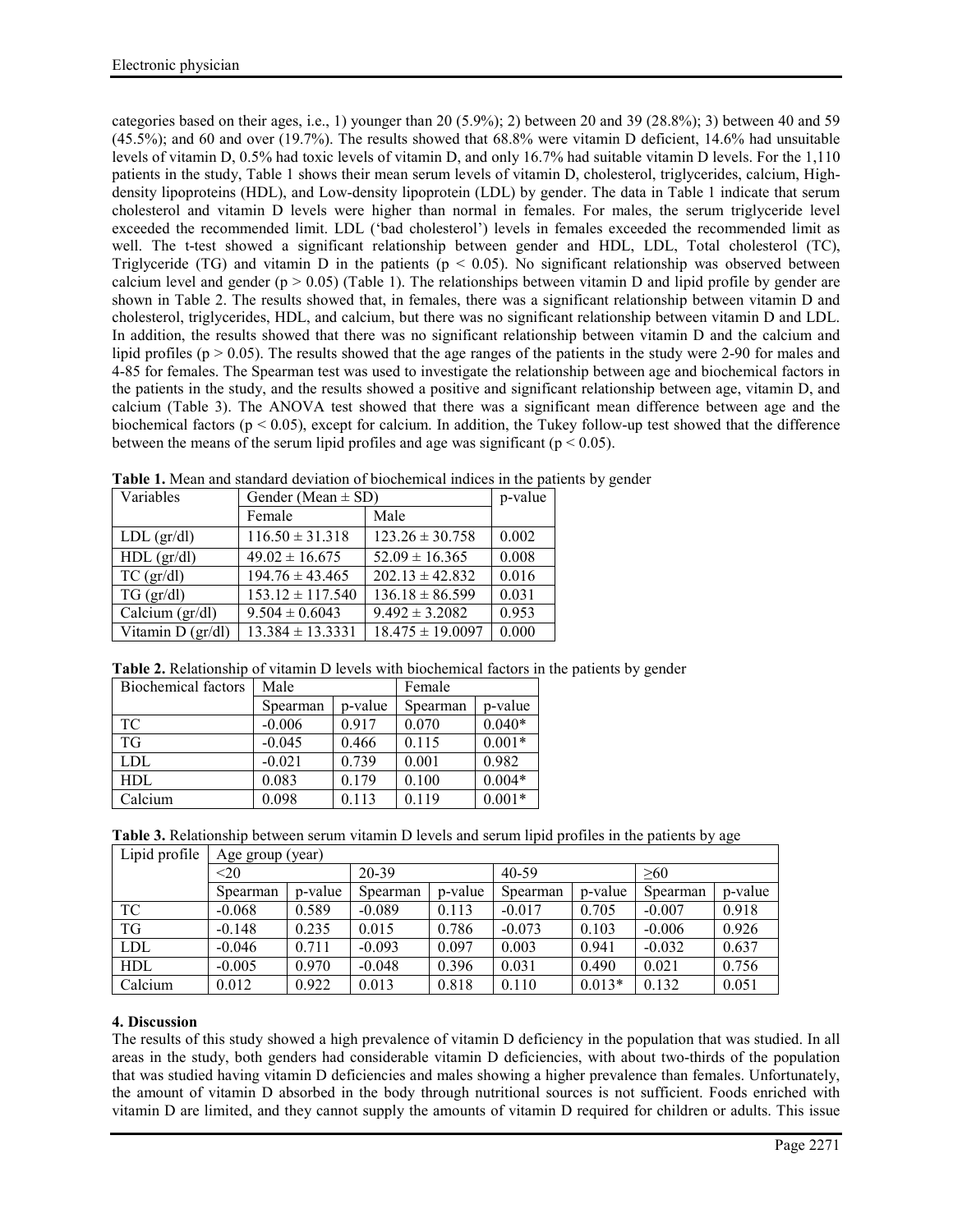could be the major cause of the epidemic prevalence of vitamin D deficiency even in European and American nations (21). In fact, the major source of the human body's supply of vitamin D is the vitamin D that is produced when the human body is exposed to the ultraviolet rays of the sun (16, 21). The results of various studies have shown that there is a higher prevalence of vitamin D deficiency in Middle East countries than in European and American countries (1, 7, 10, 13). It appears that regional customs concerning clothing are major factors that affect the prevalence of vitamin D deficiency in Middle East and Islamic countries, especially among women. Therefore, in nations in which women's clothing covers most parts of their bodies, such as Saudi Arabia, United Arab Emirates, Jordan, Turkey, and Lebanon, the prevalence of vitamin D deficiency is greater (7, 12, 18). The results of this study were in good agreement with the results of Saeidnia's and Shakiba's studies (12, 18) in that all three studies showed a high prevalence of vitamin D deficiency in the patients that were studied. However, the results of this study did not confirm that the type of clothing had a significant effect on vitamin D deficiency, because this deficiency was found to be significantly greater in males than in females. In a study conducted in 2008 in Tehran, Shiraz, Tabriz, Mashhad, and Bushehr, a high prevalence of vitamin D deficiency was reported even in coastal areas and at low longitudes, where sun exposure is stronger and more direct. In this study, the major causes of the high prevalence of vitamin D deficiency was reported to be the lack of exposure to sunlight in spite of sufficient radiation in these areas (because of people's lifestyles), high pigmentation of the skin, and low nutritional intake of vitamin D and calcium (2).

In this study, a significant relationship was shown between vitamin D and amounts of serum lipids (HDL, cholesterol, and triglycerides) and calcium. This finding could represent the effectiveness of vitamin D with serum lipid profile in the body. Low calcium intake increases the catabolism of vitamin D. In previous studies, no apparent differences were identified between daily calcium intake and normal and low vitamin D levels (19). In this study, no significant decrease was observed in serum vitamin D levels with increasing age, as has been reported in other studies (23-25). There was a significant and direct relationship between age and vitamin D levels along with serum calcium and age of the patients, i.e., when the vitamin D levels were increased or decreased, the calcium levels were increased or decreased as well. Various studies of different age groups have produced different results of vitamin D deficiency, especially in elderly patients (26, 27).

## **5. Conclusions**

The prevalence of vitamin D deficiency is high in Mashhad, and the prevalence is greater in men than in women. There was a direct and significant relationship between vitamin D and lipid profiles. A positive and significant relationship was observed between the decrease of vitamin D and the decrease of serum calcium, which may reflect the lack of dairy products consumed by the patients because of low economic status, poor nutrition, and lifestyle (avoiding exposure to sunlight). It appears that vitamin D deficiency is a common health issue in Mashhad that requires basic planning, especially to enrich food products with vitamin D and to increase peoples' awareness about this vitamin and the ways to increase its serum levels, especially in adults.

### **Acknowledgments:**

The results presented in this study were derived from a thesis by Habibollah Taghi Zadeh Moghadam. The authors appreciate the assistance provided by the Deputy of Mashhad University of Medical Sciences and the technical officials of Jihad Daneshgahi laboratories of Mashhad that made it possible for us to conduct this study.

### **Conflict of Interest:**

There is no conflict of interest to be declared.

## **Authors' contributions:**

All authors contributed to this project and article equally. All authors read and approved the final manuscript.

### **References:**

- 1) Michael F, Holick MF. Vitamin D deficiency: a worldwide problem with health consequences. Am J Clin Nutr. 2008;87(4):1080S-6S. PMID: 18400738.
- 2) Plehwe WE. Vitamin D deficiency in the 21st century: an unnecessary pandemic? Clin Endocrinol (Oxf). 2003 Jul;59(1):22-4. PMID: 12807498.
- 3) Roth J, Bonner-Weir S, Norman AW, Orci L. Immunocytochemistry of vitamin D-dependent calcium binding protein in chick pancreas: exclusive localization. Endocrinology, 1982;110(6):2216-8. PMID: 7042327.